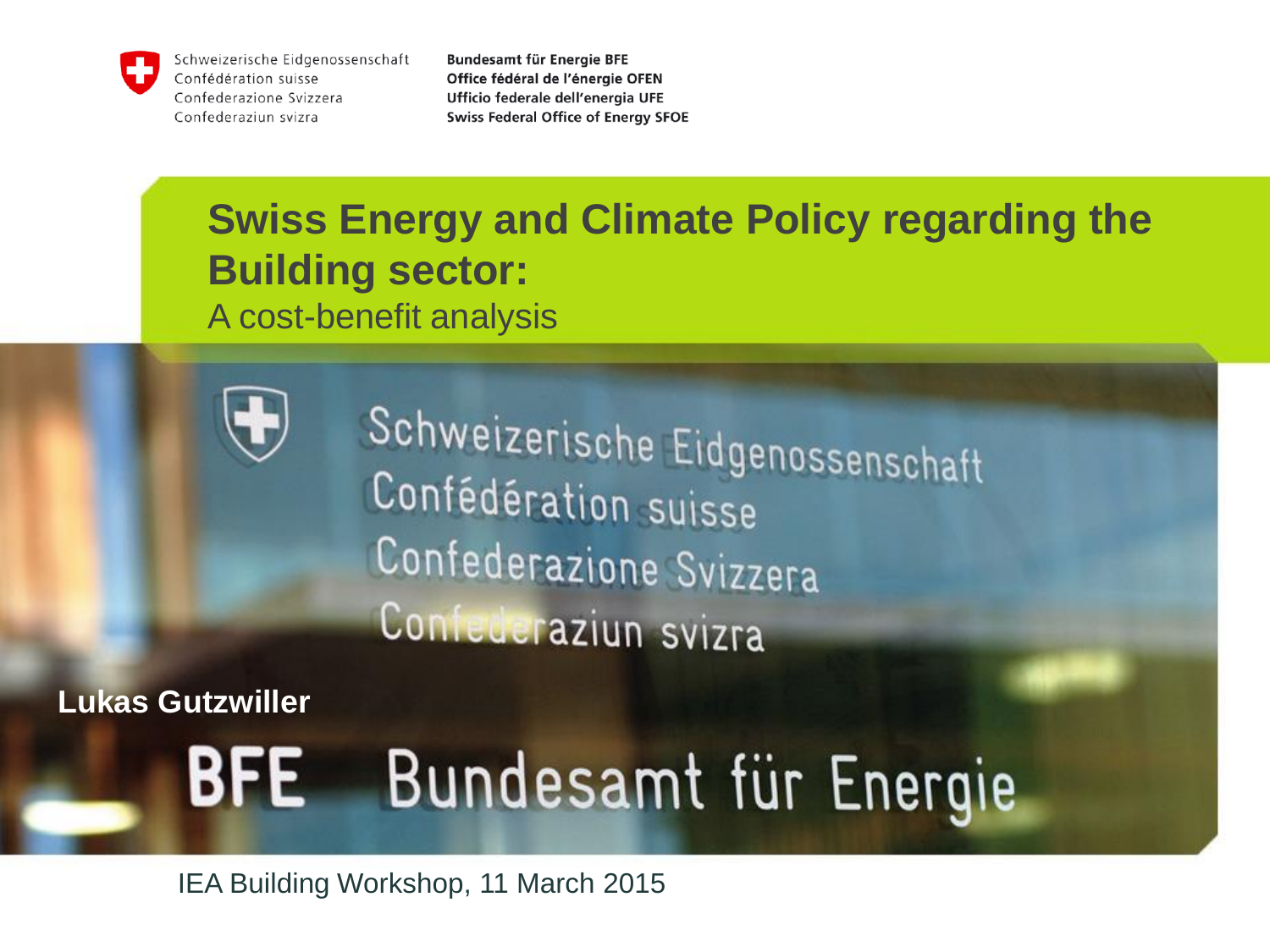# Swiss Energy Strategy 2050: key elements (govt proposal)

- **1. No new nuclear power plants**
- 2. Promotion of **energy efficiency**
	- Reduction of per capita energy consumption by 43% until 2035 vs. 2000 (about 2% p.a.)
- 3. Increased use of **renewable energy**
	- New renewable energy: exploitation of sustainably utilisable potentials (24.2 TWh)
- **4. Remaining demand** to be met through:
	- Fossil-fuelled electricity production (primarily gas and steam)
	- **Imports**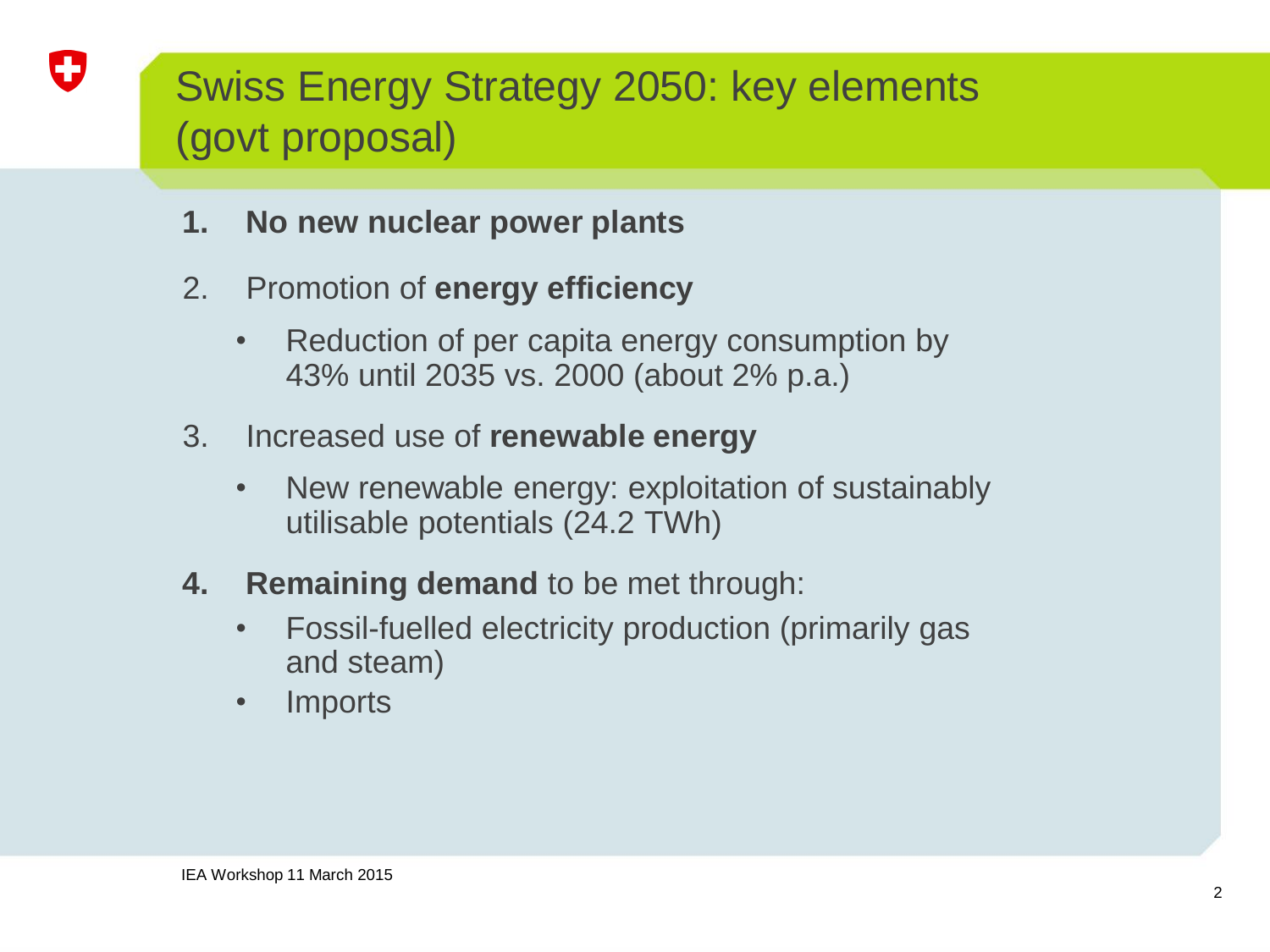

#### **1. Potential and barriers in building sector**

- 2. Consistent mix of instruments regarding building refurbishment
- 3. Key instrument: building refurbishment program financed by CO2 levy
- 4. Conclusions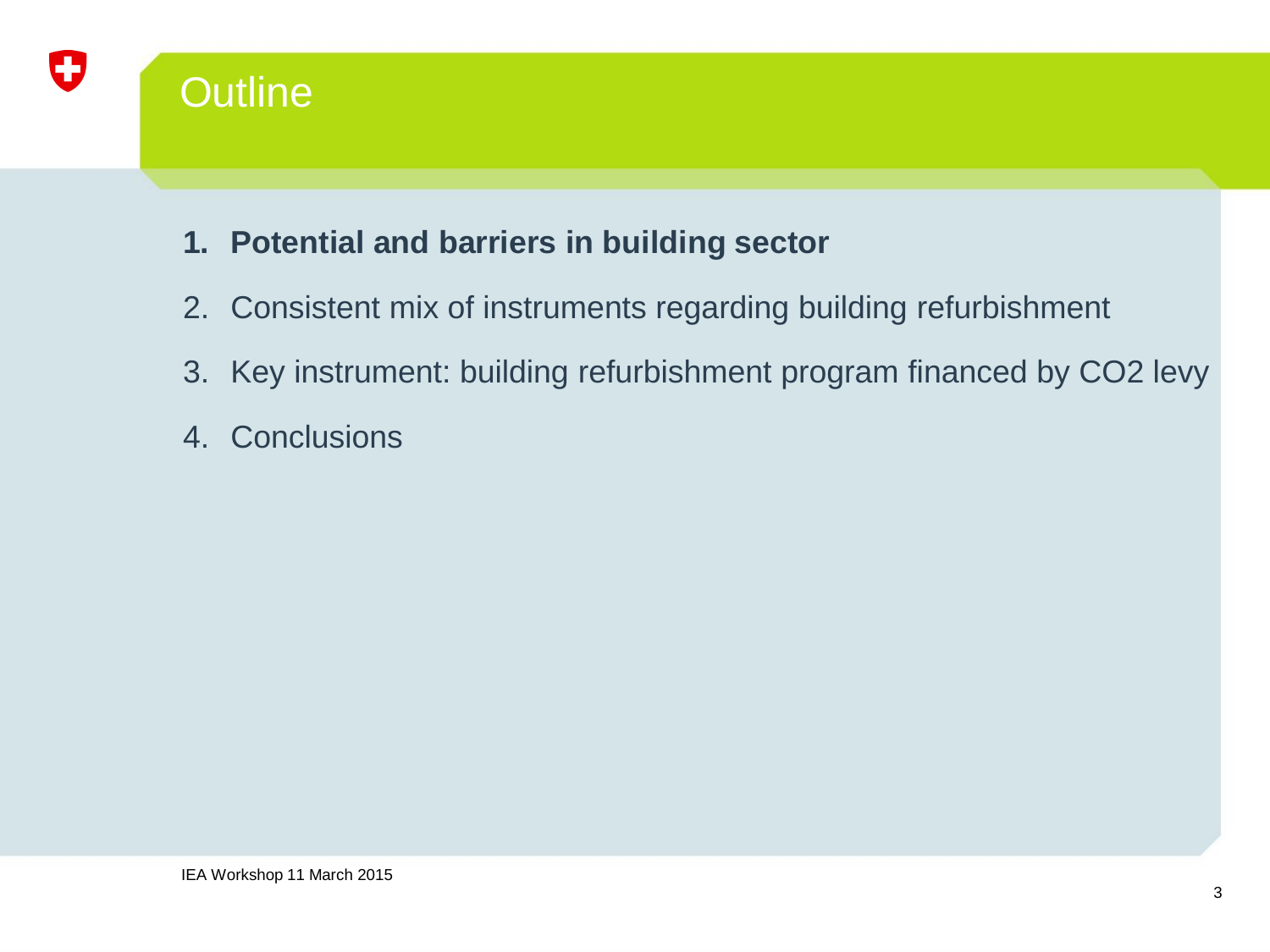## Energy savings potential trough building refurbishment (area in figure corresponds to energy use)



Heated floor area per construction period (in mio sqm)

Source: Canton of Zurich

0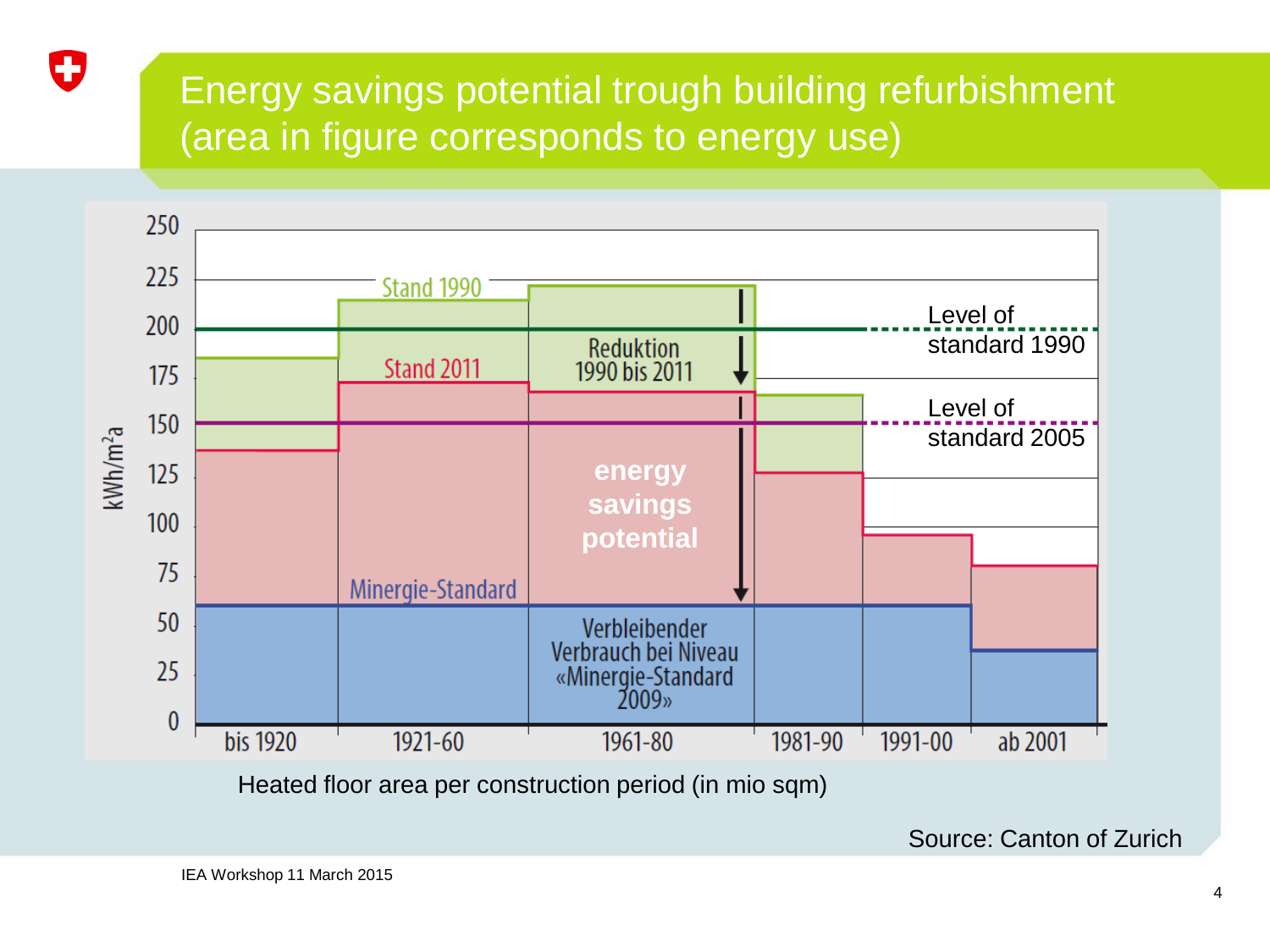### Sectorial targets 2020 according to CO2 Law



O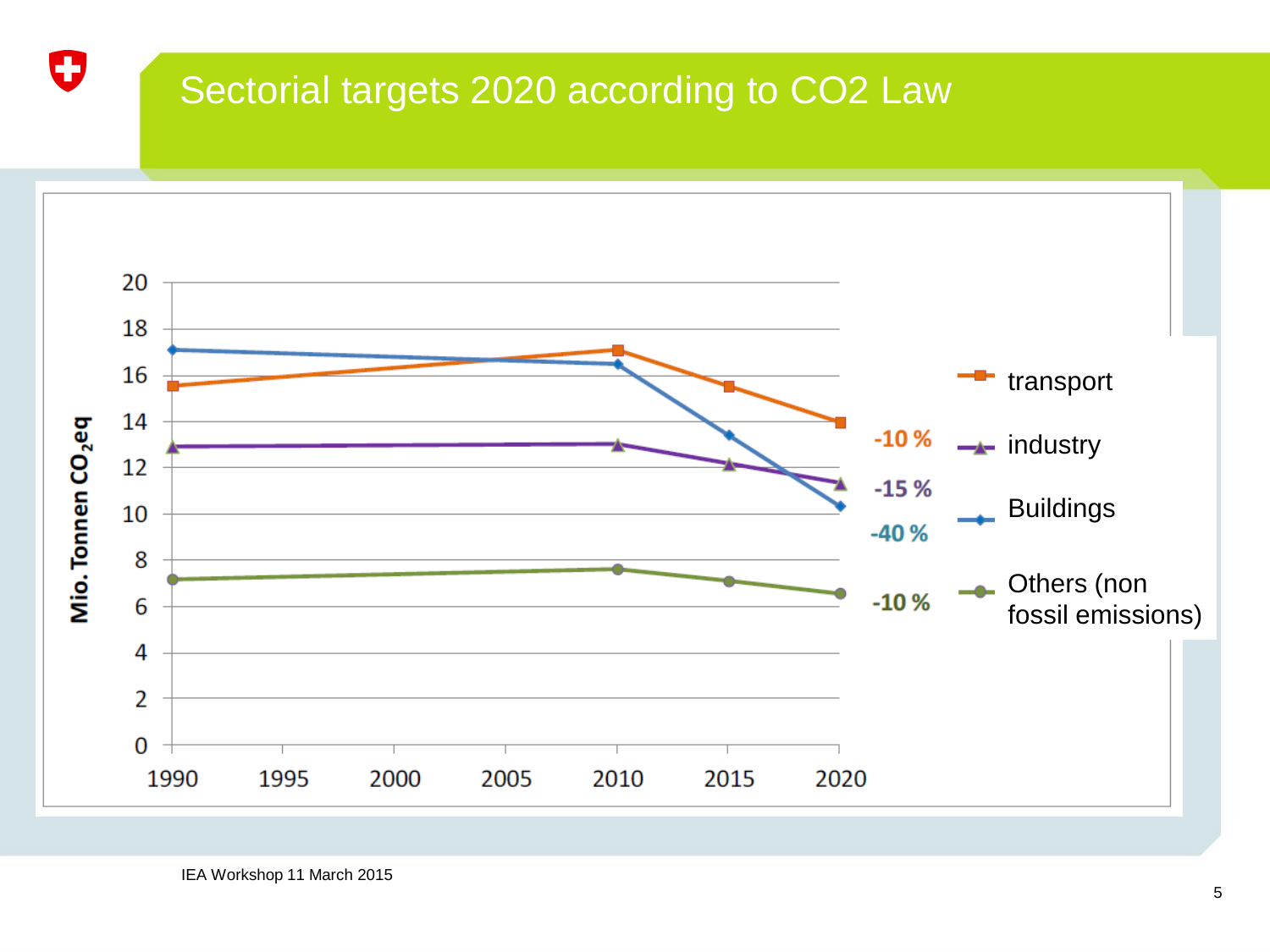## Barriers to landlords for refurbishment decision (percentage shares, multiple answers possible)



O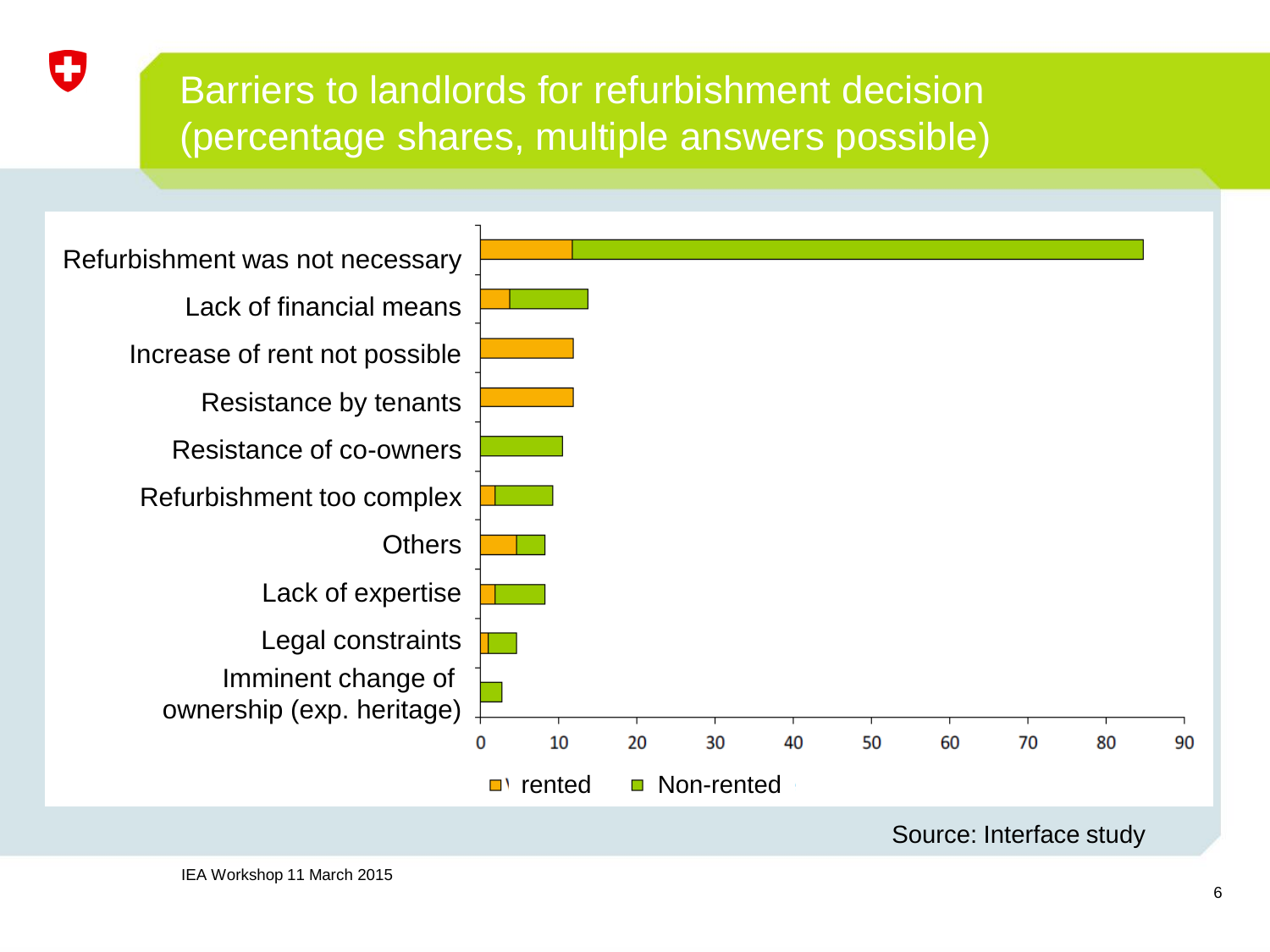### Analysis of Investment Decisions for Energy‐Efficient Renovation of Multi‐Family Buildings (Banfi et al. 2012)

#### Conclusion 1:

IJ

**Construction companies and other specialists** such as architects and planning experts seem to have a **key role in renovation decisions**, because they are usually consulted by multi‐family building owners as their primary source of information. Therefore, it is important that these experts are well informed on the advantages of energy‐saving technologies, including prefab types. This could be implemented by organizing **training programs** and by offering **consultancy on specific renovation projects**.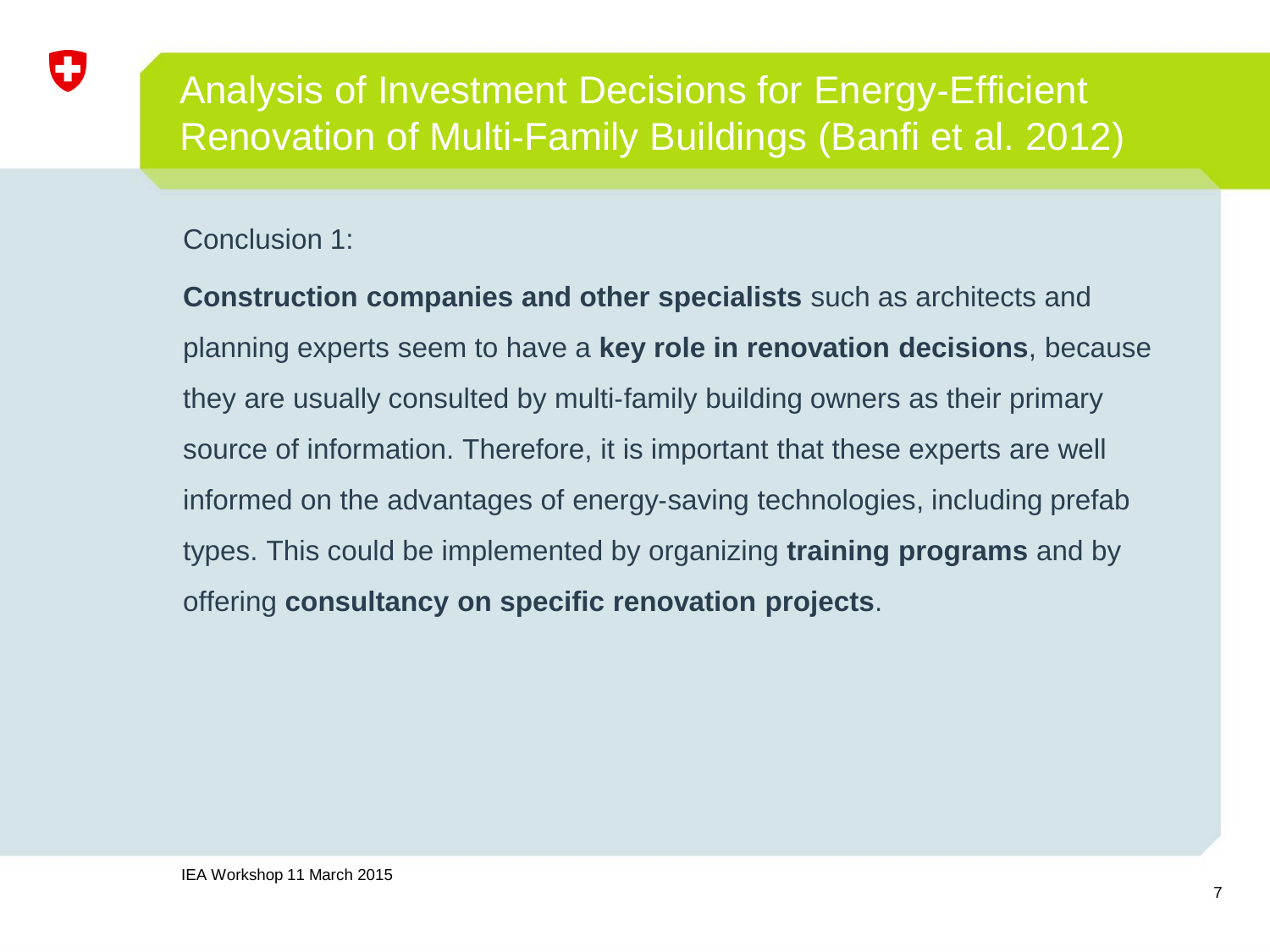#### Analysis of Investment Decisions for Energy‐Efficient Renovation of Multi‐Family Buildings (Banfi et al. 2012)

#### Conclusion 2:

57

Energy‐saving renovations are generally considered as **risky investments** by the owners. Risk factors could be particularly important because renovation decisions are often irreversible. Moreover, other things being equal, the owners generally **prefer simple overhaul and maintenance measures** over energy‐efficient retrofits. Therefore, **targeted policy instruments** such as specific subsidy programs, reduced interest rate can be effective ways of promoting such investments by decreasing the costs. However, all these instruments should **be related to ambitious energy efficiency criteria**, for instance through certificates or labels such as Minergie. Indiscriminate subsidies and tax deductions could be counter‐productive because they might relatively favor non‐energy saving renovations.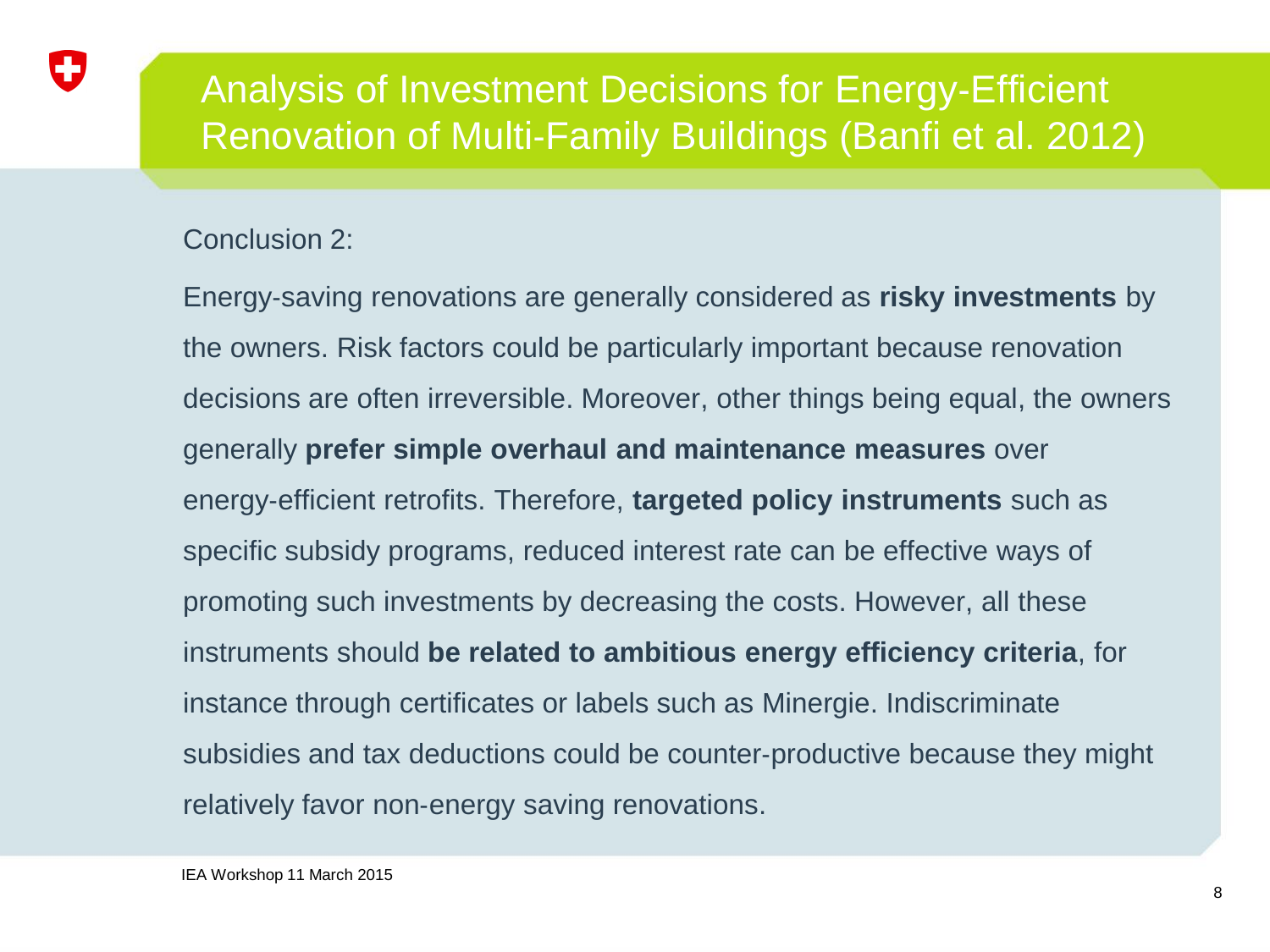

## **Outline**

- 1. The Swiss Energy Strategy after Fukushima: energy efficiency
- 2. Potential and barriers in building sector
- **3. Consistent mix of instruments regarding building refurbishment**
- 4. Key instrument: building refurbishment program financed by CO2 levy
- 5. Conclusions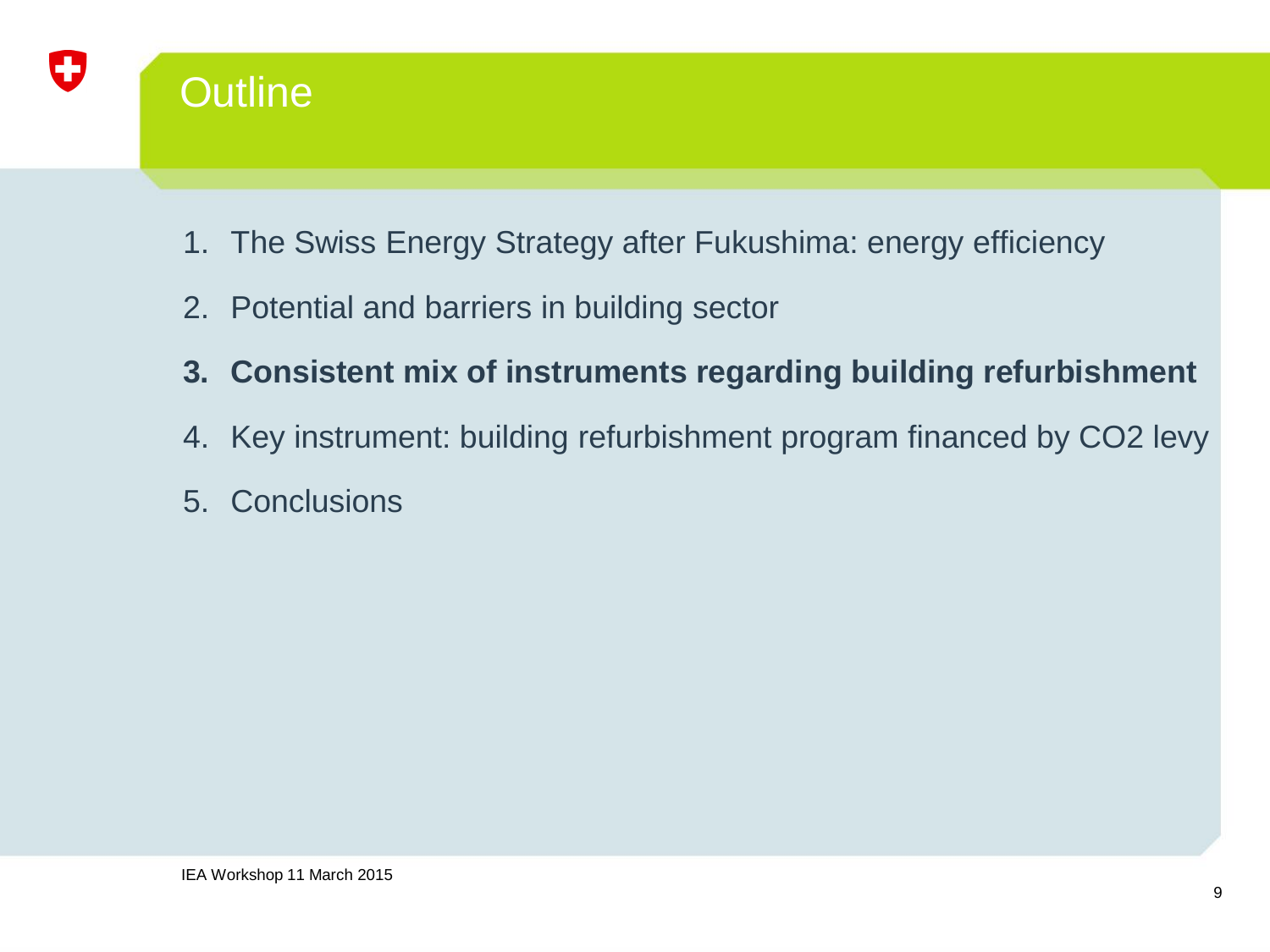### Regulations influencing the refurbishment market

• Tenants law: 50 to 70% of energetic investments can be transferred to the tenant by the building owner.

 $\Rightarrow$  no obstacle for refurbishment

• Tax regime for private building owners (covering 80% of buildings): energetic investments can be fully deducted from income tax.

 $\Rightarrow$  no obstacle for refurbishment

- Carbon tax on heating fuels: cost can be fully transferred to tenants.
	- $\Rightarrow$  no incentive for refurbishment => need for refurbishment support scheme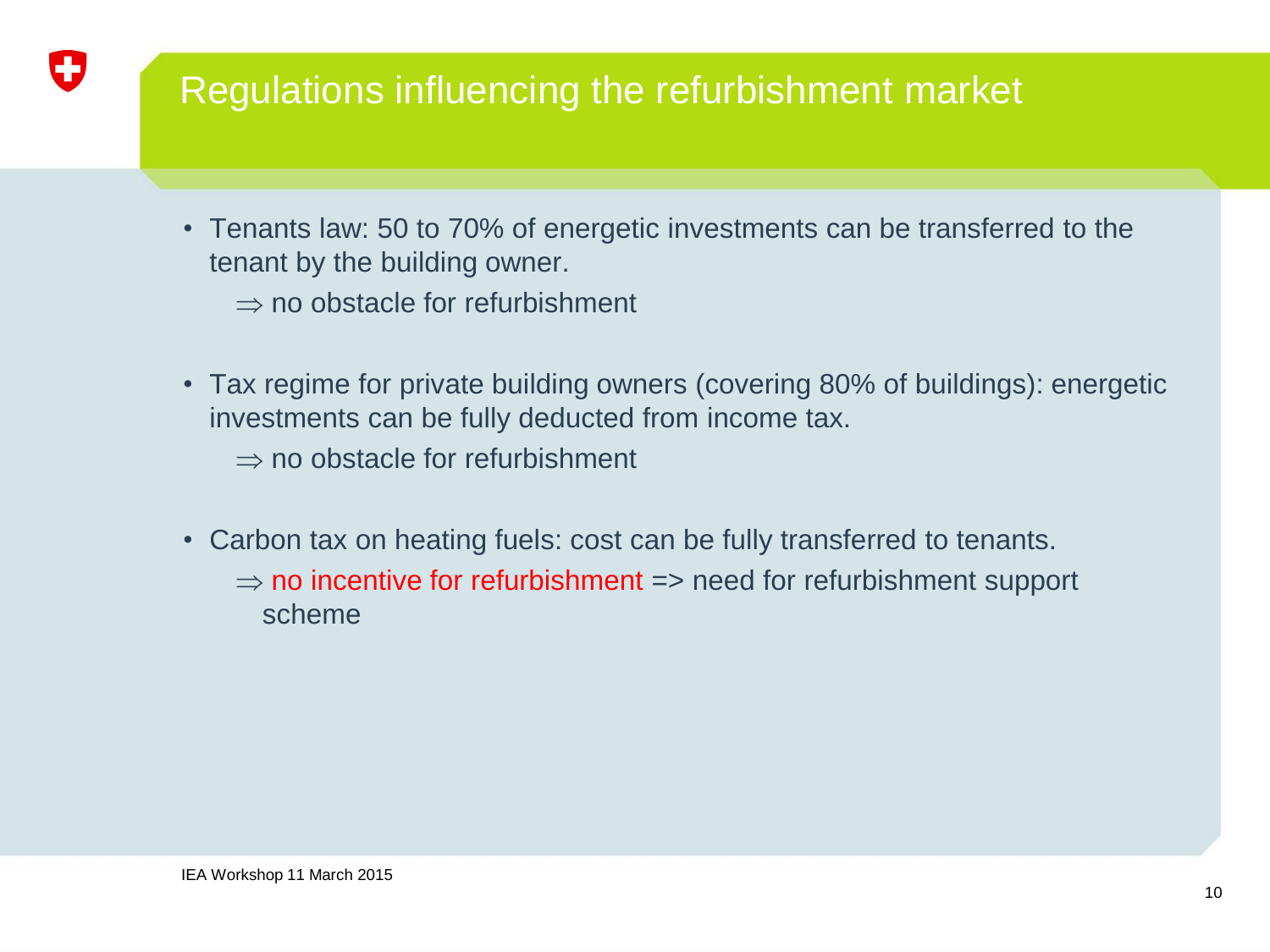## Are refurbishment investments cost effective? (BWO study 2014)

- In most cases, building refurbishments lead to a **net increase of rents**, even when taking into account reduced heating costs.
- From the **landlords** view point, the refurbishment is **cost-effective** since the investment cost can be transferred to tenants.
- However, **rents can not be increased at all locations**, since people move out (market rent is generally 30% higher than rents for long term tenants):

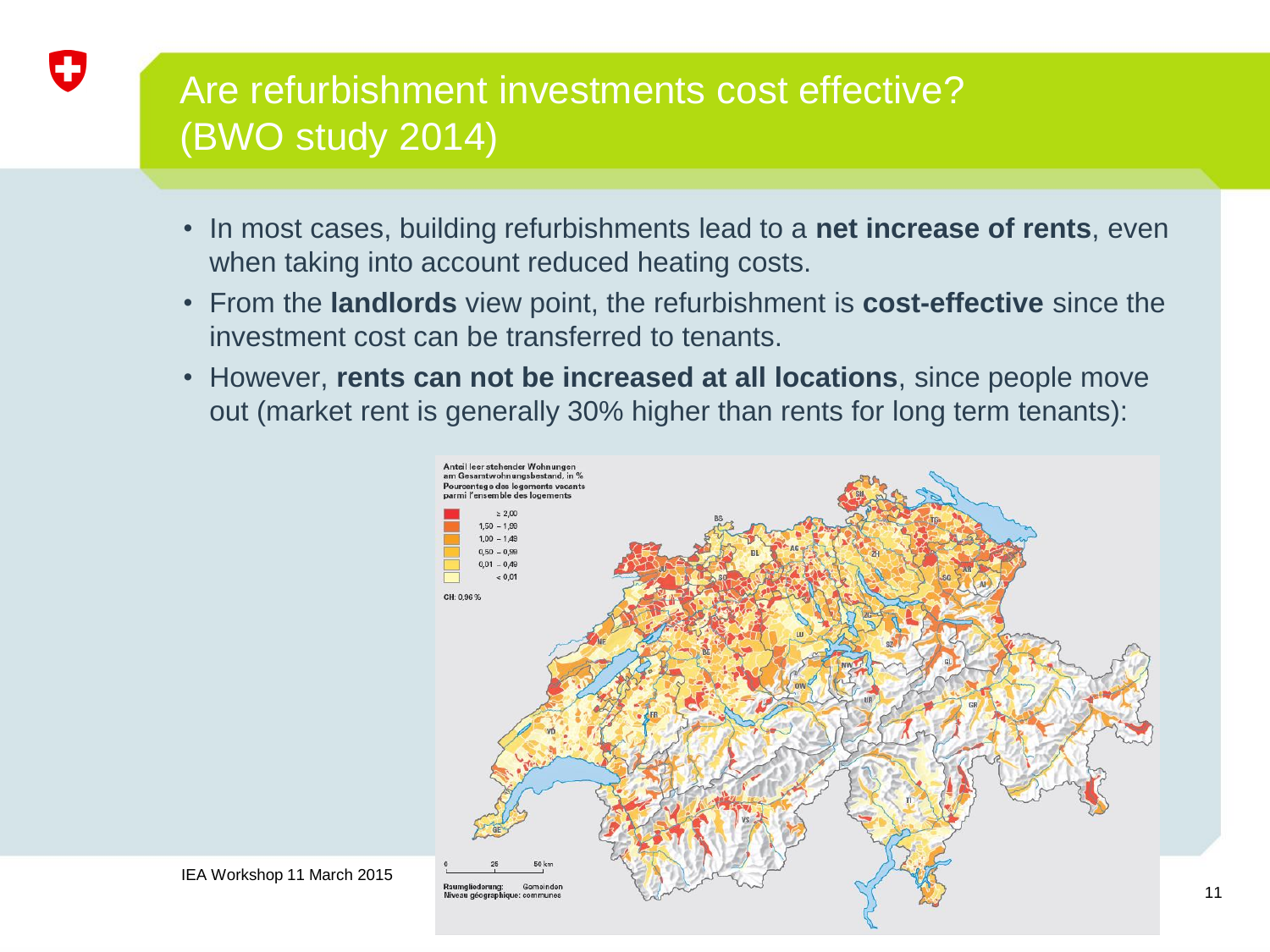## Tax deductions for building refurbishment (direct federal tax): consistency of tax and rent law



The Swiss federal department of finance estimates that CHF 185 to 285 million lost tax income result from these deduction due to approx. **80% free riders**. A tax deduction scheme based on minimal performance standards could reduce these negative effects.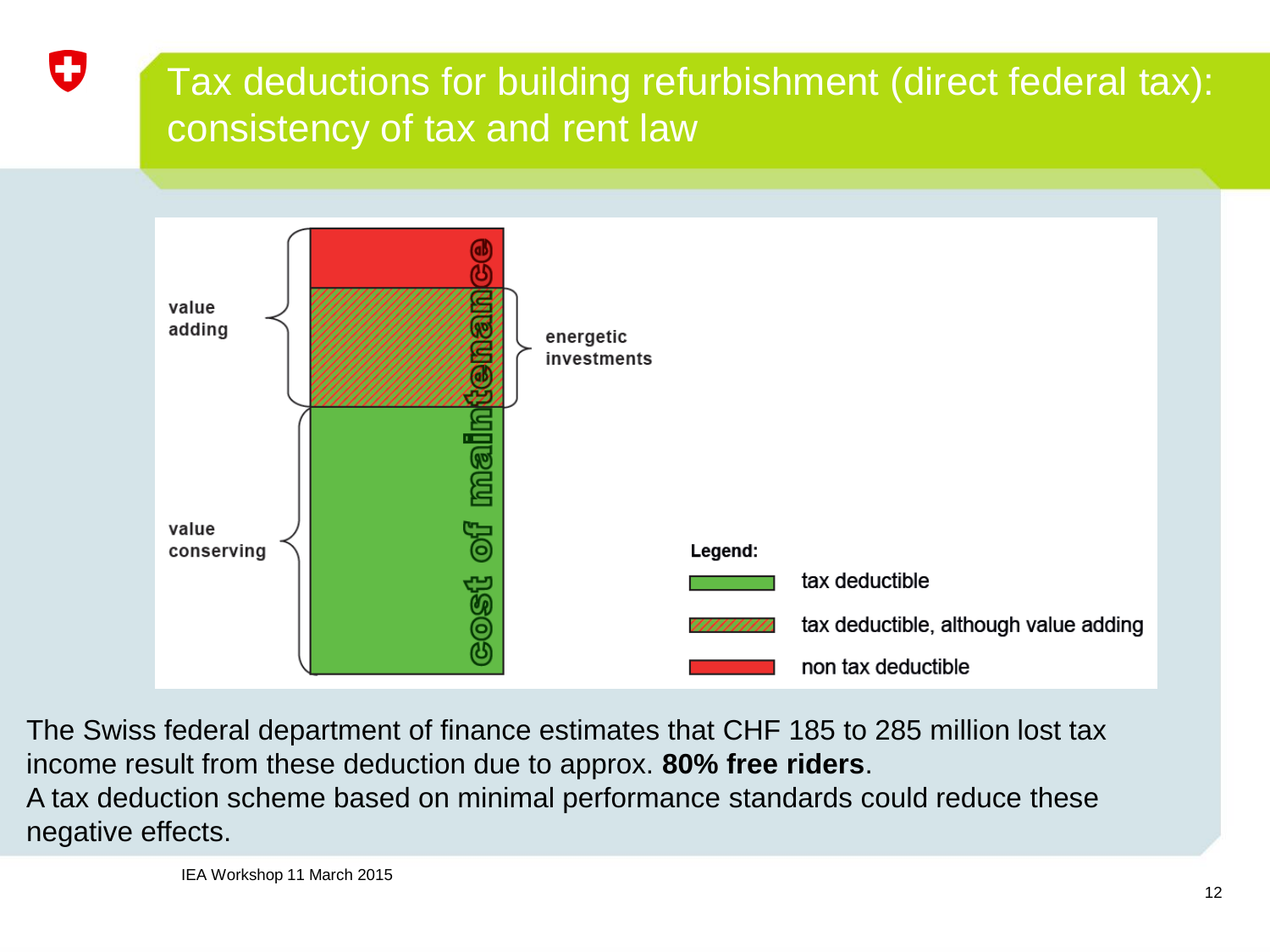

- 1. Potential and barriers in building sector
- 2. Consistent mix of instruments regarding building refurbishment
- **3. Key instrument: building refurbishment program financed by CO2 levy**
- 4. Conclusions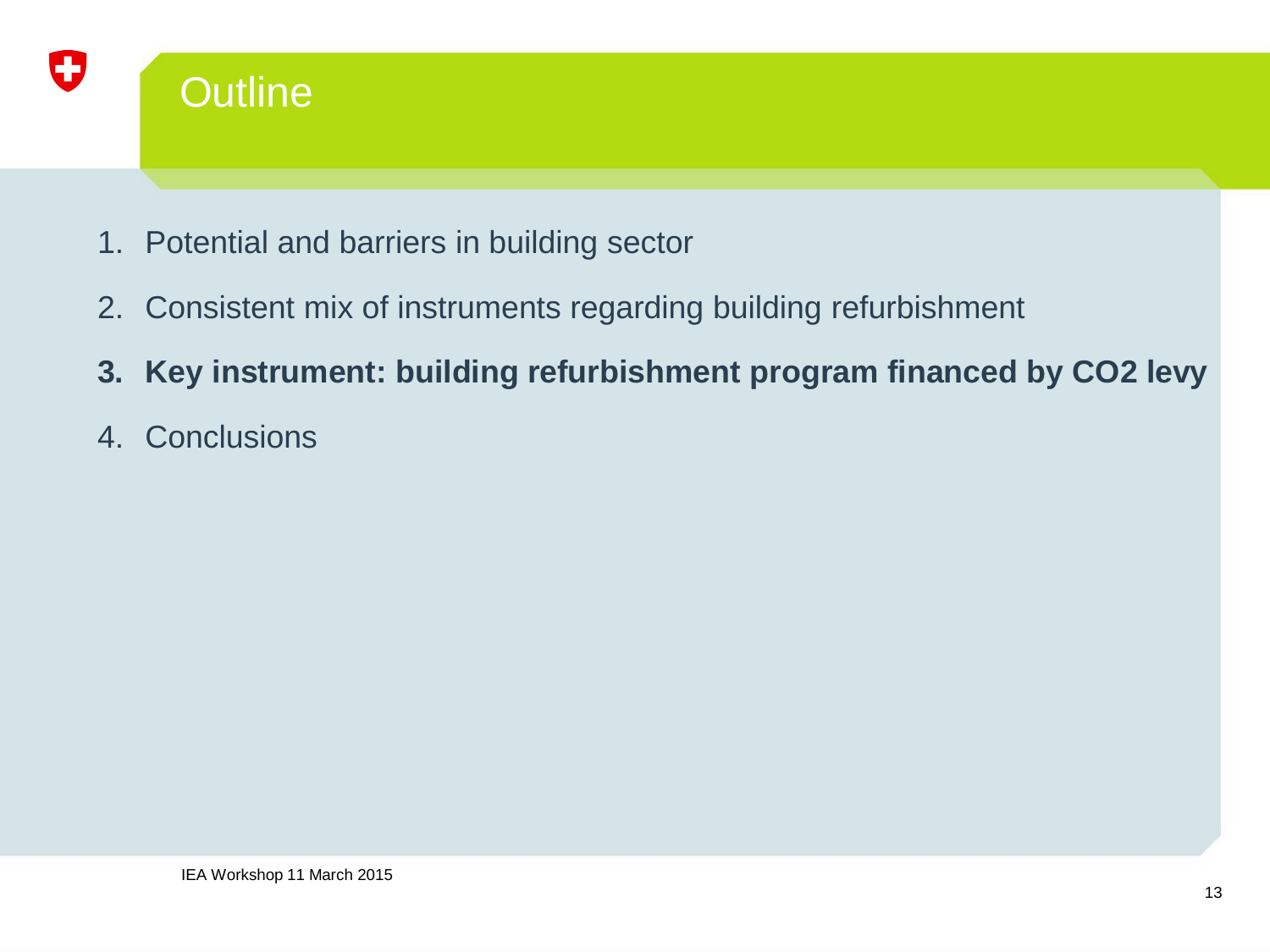

# Building refurbishment program financed by earmarked CO2 levy

Since 2008, a CO2 levy has been charged on heating fuels (oil, gas, coal) and redistributed to the general public and business community independently of consumption.

Since January 2014, the levy is at CHF 60 per ton of CO2 or CHF 0.16 per liter of heating oil, roughly 20% of retail price.

4 million flats in Switzerland, most of them are rented.

Heating bill is paid by tenant, not by landlord.

CO2-levy is included in heating bill => no incentive for landlord to refurbish.

A maximum of one-third of the levy (CHF 200 million per year) is allocated to the buildings refurbishment program.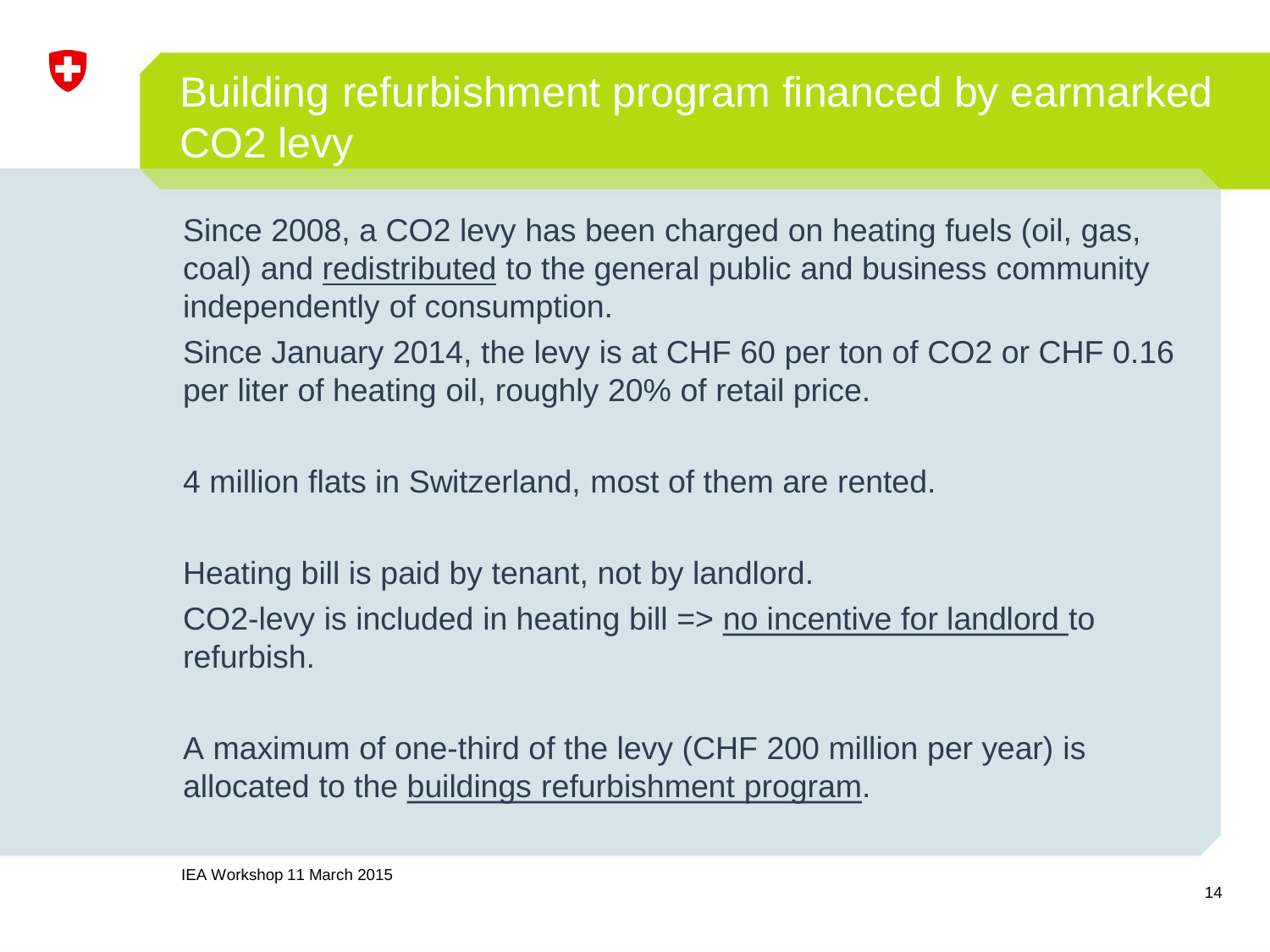# Possible effects of the refurbishment program:

- *Trigger:* the subsidies are triggering the investment decision.
- *Advanced refurbishment:* individuals advance investments originally planned for a later moment.
- *Extended refurbishment:* individuals extend the investment to other building parts (roof, envelope, window).
- *Refurbishment at higher quality:* due to the subsidies, more insulation material is used or window glazing is improved.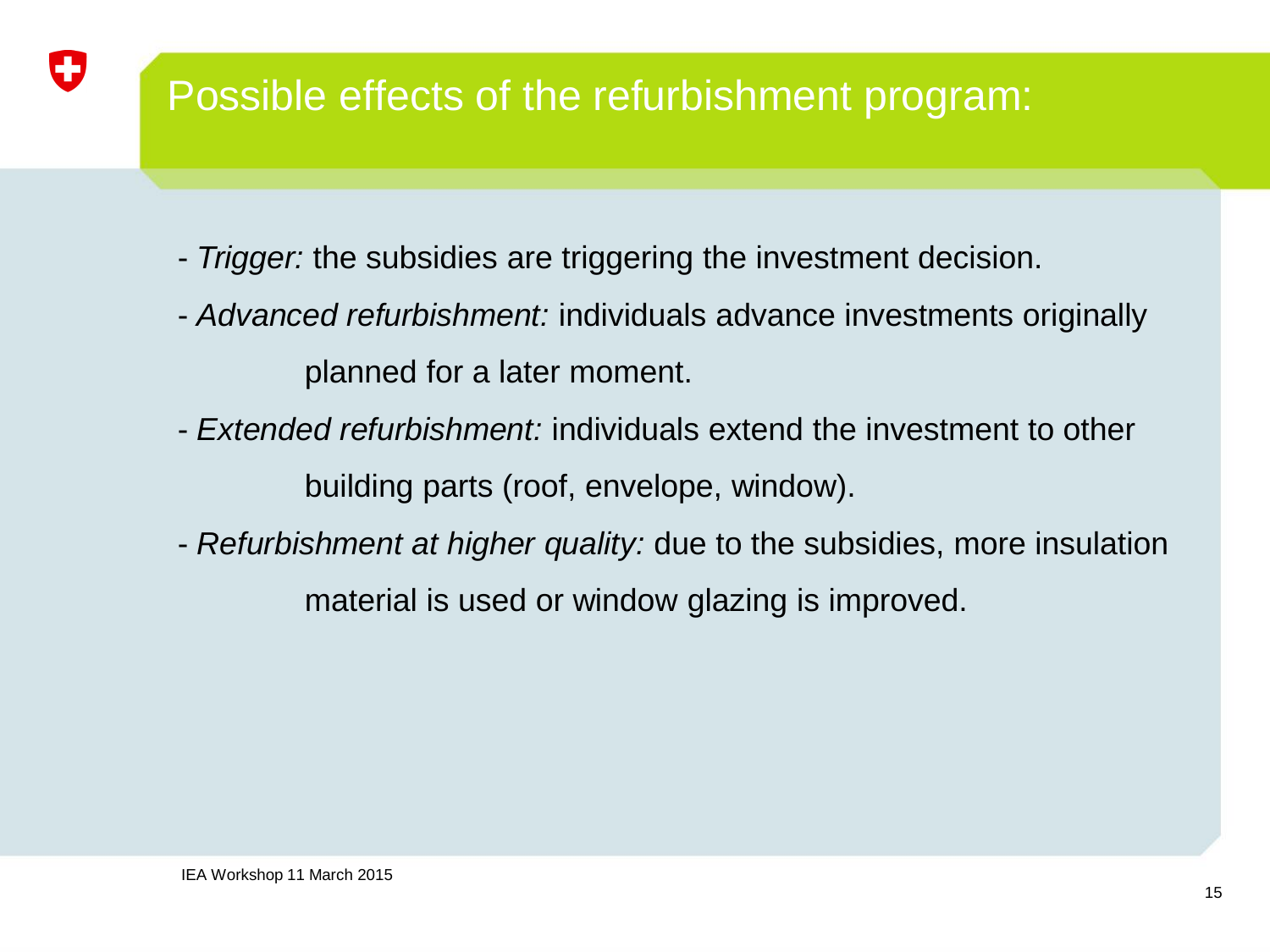## Assessment of quantitative energy savings

The Swiss federal and cantonal buildings program began in 2010. In its fourth reporting period covering the year 2013, CHF 210 Millions of refurbishment investments were funded leading to 121'000 tons of avoided CO2 emissions or 31 ktoe (1.6 PJ) on an annual basis. This amounts to 3.2 Mio. tons over the life time (25 years) of the building refurbishment investment.

This effects are calculated based on standardizes measures:

One square meter of improved building envelope leads to x tons of avoided CO2 emissions (modeled effects).

| Evolution of energy use for space heating private households (in PJ) |  |  |  |
|----------------------------------------------------------------------|--|--|--|
|----------------------------------------------------------------------|--|--|--|

|  |  | 186.6 183.7 183.0 181.9 180.5 178.8 177.0 175.8 |  |
|--|--|-------------------------------------------------|--|

Climate corrected values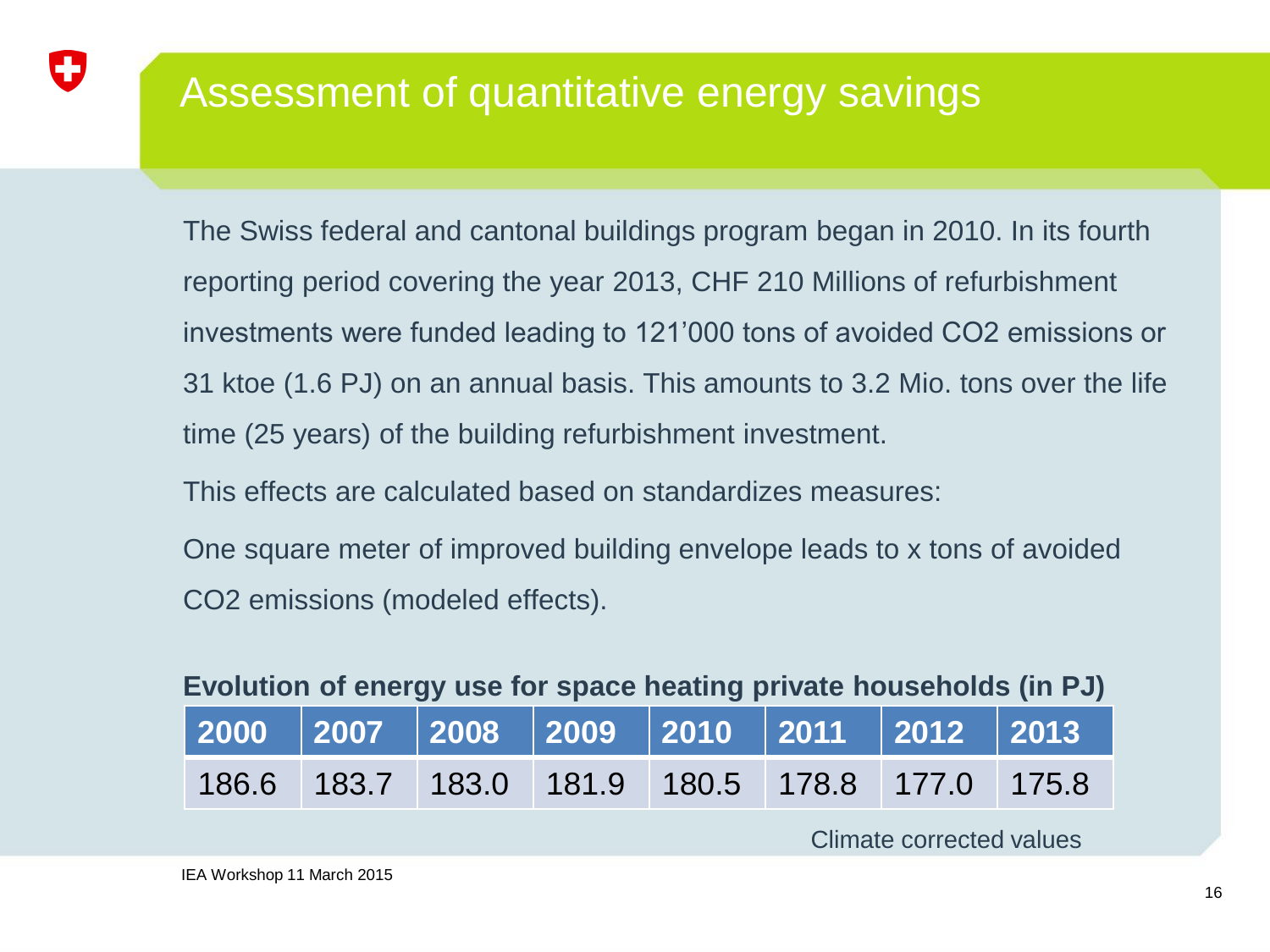# Conclusions: replicability for other markets possible!

Possible preconditions:

IJ

- Carbon tax: earmarking and stable financing conditions; avoiding "stop and go".
- Consistency and transparency between rental law, tax deductions and subsidy scheme.
- Continuous evaluation and "fine tuning" of program in order to minimize "free rider" effects as well in subsidy program as in tax deduction schemes.
- Reporting to Parliament/stake holders regarding the effectiveness of the program (in Switzerland foreseen by law).

Recommendation: apply minimal performance standards for both subsidy programs as well as tax deductions in order to minimize free rider effects.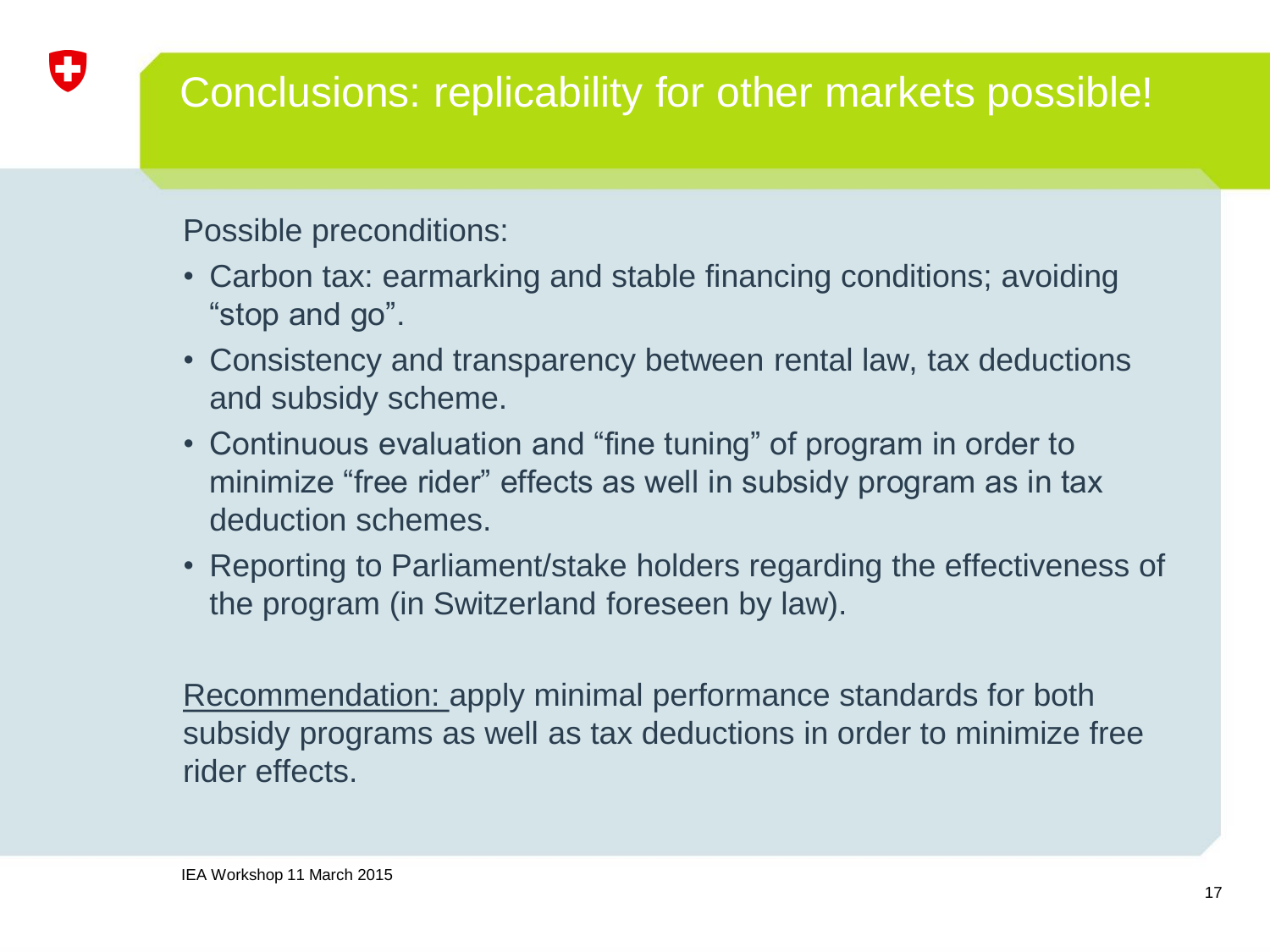# O

# Thank you for your kind attention!

Www.energiestrategie2050.ch



Confédération suisse Confederazione Svizzera Confederaziun svizra

#### Bundesamt für Energie **BFE**

**DEEN** Office fédéral de l'énergie Ufficio federale dell'energia **UFE** Uffizi federal d'energia **IFF**